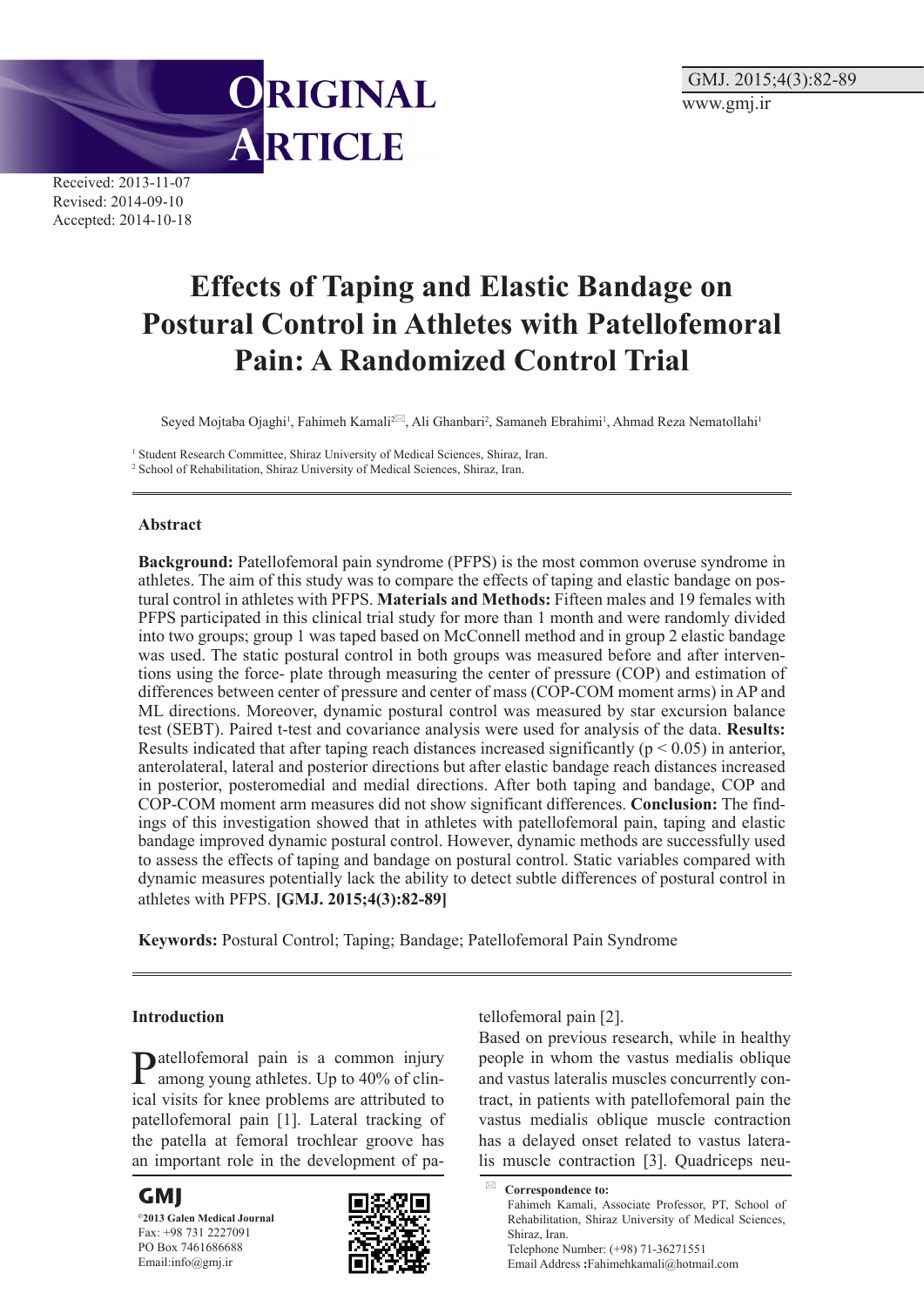romuscular deteriorations could be a result of the proprioception deficits due to patellar maltracking and the surrounding soft tissues painful irritation.

Physiotherapists and athletic trainers commonly use taping and other orthoses for treatment of the athletes who suffer from patellofemoral pain [4]. McConnell taping corrects patellar mal-positioning, enhances vastus medialis activity and finally reduces pain [5, 6]. Also, elastic bandages could be used for various musculoskeletal injuries such as knee osteoarthritis (OA). Elastic bandage affects knee proprioception and postural control in patients with knee OA. Using an elastic bandage around the knee increases the cutaneous contribution in joint position sense. Proprioception initiates reflexes that help stabilize the limb and protect it from excessive movements via proprioceptive stretch reflex [7]. This study hypothesized that both taping and standard elastic bandage could cause functional improvements through proprioception enhancement.

Previous studies have shown that measurement of postural control is important in establishing the level of neuromuscular performance following an injury [8]. Besides, assessment of neuromuscular function through reliable methods enable clinicians to understand the impact of injury and influence of interventions on this system [9]. Therefore, current study assessed the effects of taping and bandage on static and dynamic postural control. Force-plate is sensitive to the center of pressure (COP) changes or sway area; therefore, by measuring the COP variable during one leg stance, we could assess the static postural control.

One type of postural control test which is more functional to assess athletes is star excursion balance test (SEBT). Previous studies have reported that SEBT has enough sensitivity to indicate dynamic postural control deficits in patients with Patellofemoral pain syndrome (PFPS), chronic ankle instability (CAI) and ACL-deficient limb [10].

To the best of our knowledge, no study has compared the effects of taping and standard elastic bandage on postural control in athletes with PFPS through dynamic and static methods concurrently. Hence, the main objectives of this study are to firstly investigate the effects of McConnell taping and elastic bandage on static and dynamic postural control and secondly to compare the ability of these methods to detect differences of postural control after intervention among athletes with PFPS. This study hypothesized that: 1) taping and elastic bandage application in athletes with PFPS improve postural control ability, 2) postural control assessment by SEBT and COP-COM moment arm measures has a more potential to detect postural control differences after intervention.

## **Materials and Methods**

#### *Subjects*

Thirty four participants (15males aged 25+/- 2.06), height 174.6+/-4.8cm, weight 68 +/- 9.6 kg and 19 females aged 23+/-1.91, height 162.5+/-7.18cm, weight 56.92+/-4.24kg all of whom had anterior knee pains volunteered to participate in this study. Sample size with 95% confidence interval for  $\alpha = 0.05$  was calculated from previous research [11]. The participants who had a history of regular sport activity at least 6 hours a week, had anterior knee pain or retro-patellar pain at least for 1 month, suffered from pain during step-up and step-down or squat, tenderness at facet joints, those in whom step-down eccentric test was positive were included in this study. Exclusion criteria consisted of symptoms initiating less than 1 month ago, symptoms related to direct trauma, ligamentous laxity and/or other injuries such as ACL injury at tested leg and surgery at the tested knee during past 3 months and pain due to systemic disorders.

# *Ethical Statement*

All subjects signed an informed consent form and the study was approved by Shiraz University of Medical Sciences Research and Ethics Committee (code: CT-90-5787). In addition, this study was registered in Iranian Registry of Clinical Trials (IRCT) (RCT code: IRCT201112268524N1).

# *Protocols*

Participants were divided into two groups;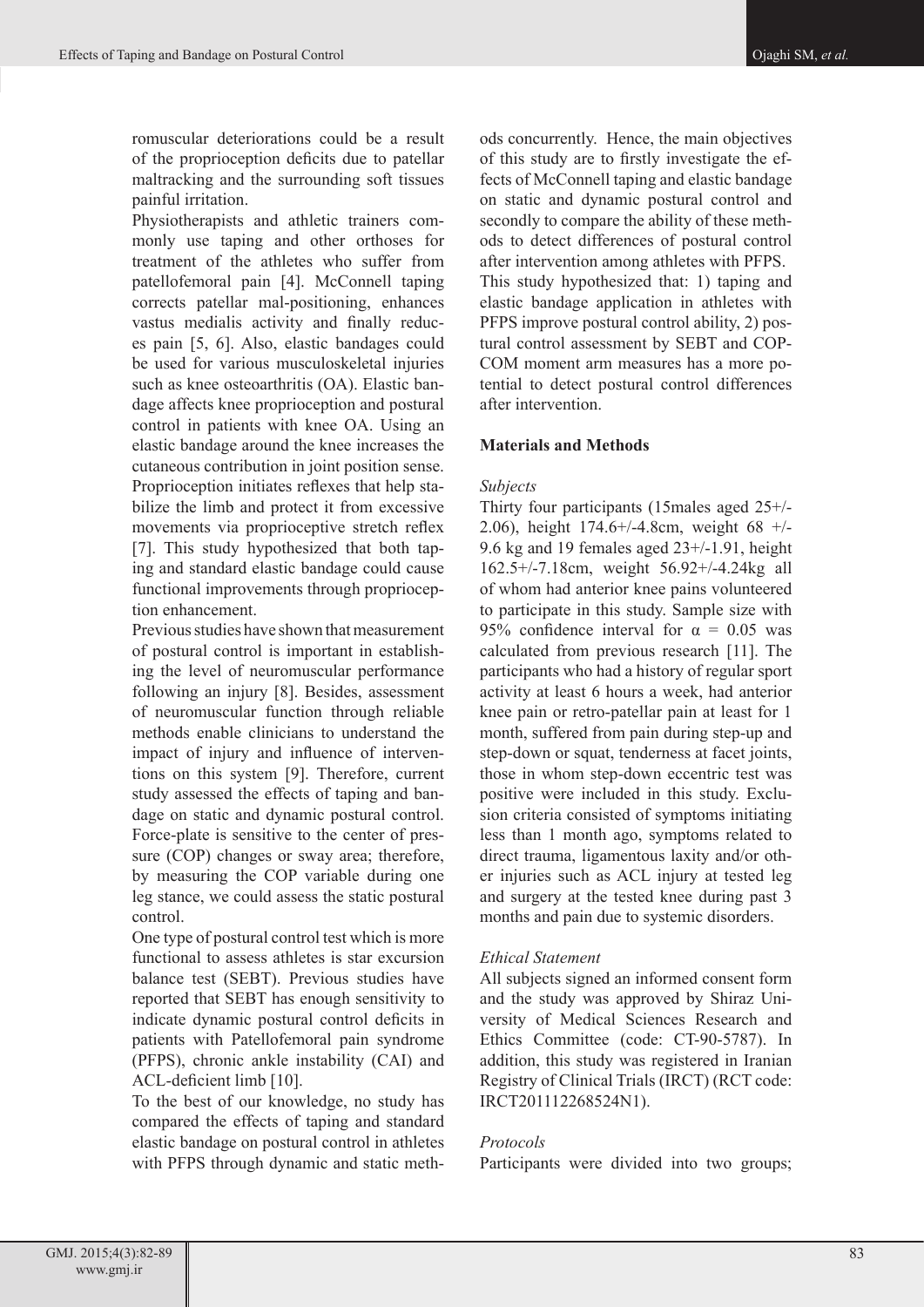group 1 was taped based on McConnell method and group 2 was wrapped with elastic bandage. Participants were randomly distributed in each group based on paired and single numbers. Postural control capability in both groups was measured before and after interventions (taping or standard elastic bandage) by force–plate and SEBT.

#### *Assessment of Static Postural Control*

For participants, three sessions of 20 seconds of single-leg stance were performed at their symptomatic side on a force-plate. During static test, the opposite leg was held in 30 degrees knee flexion without weight bearing. This procedure was performed by force-plate (type 9286AA, Kistler Switzerland). Raw data from force-plate were collected in sampling rate of 100 Hz and then low pass was filtered with a cut-off frequency of 5 Hz. Then, three trials average were used for final analysis. COP displacement and velocity measures at the anterior- posterior and medial- lateral directions before and after taping or elastic bandage were used to assess the effects of interventions on static postural control.

#### *Calculation of Center of Pressure*

In this study, four traditional COP-based dependent variables were calculated. Mean COP displacement and mean velocity in both anteroposterior and mediolateral directions were calculated.

## *Estimation of COP-COM Moment Arms*

Estimates for COM displacement were found by following formula [12]:

$$
\Delta\text{ COM}_x = \int_0^t \int_0^t (fx/M) \, dt
$$

Then, COP-COM moment arms in AP and ML directions were calculated.

## *Assessment of Dynamic Postural Control*

Star excursion balance test was used for assessment of dynamic postural control [13]. Participants stood bare foot in the middle of a grid on the leg to be tested. The grid was laid on the floor with eight lines extending out at 45° from the center of the gird. Foot position was controlled by aligning the heel with the center of the grid and great toe with the

anteriorly projected line. Before testing, subjects were instructed to hold their hands on the pelvis. Participants were asked to maintain single-leg stance while reaching the opposite leg as far as possible along each of the eight lines and then returned to bilateral stance at the start position. Each participant performed this trial three times for each of the lines (Figure1). The measures were normalized by participant's leg length values (ASIS to the distal tip of the medial malleolus in supine position) and finally the mean of scores was recorded. Each trial was repeated if the examiner felt subjects used any considerable support from the reaching leg while they touched down. Before testing, in each direction, participants performed each maneuver four times and then had 5 minutes rest prior to performing the test. Each of directions was named according to the direction of movement around the gird in relation to the standing leg.

## *Application of Patellar Taping*

After assessment of static and dynamic postural controls, all patients were directed to lie supine with knee-extended position. The first layer was applied from lateral femoral condyle to the posterior and medial femoral condyle. The second layer was dressed from the lateral border of the patellar bone to medial



**Figure1.** Picture shows posteromedial reach direction of SEBT while standard elastic bandage application.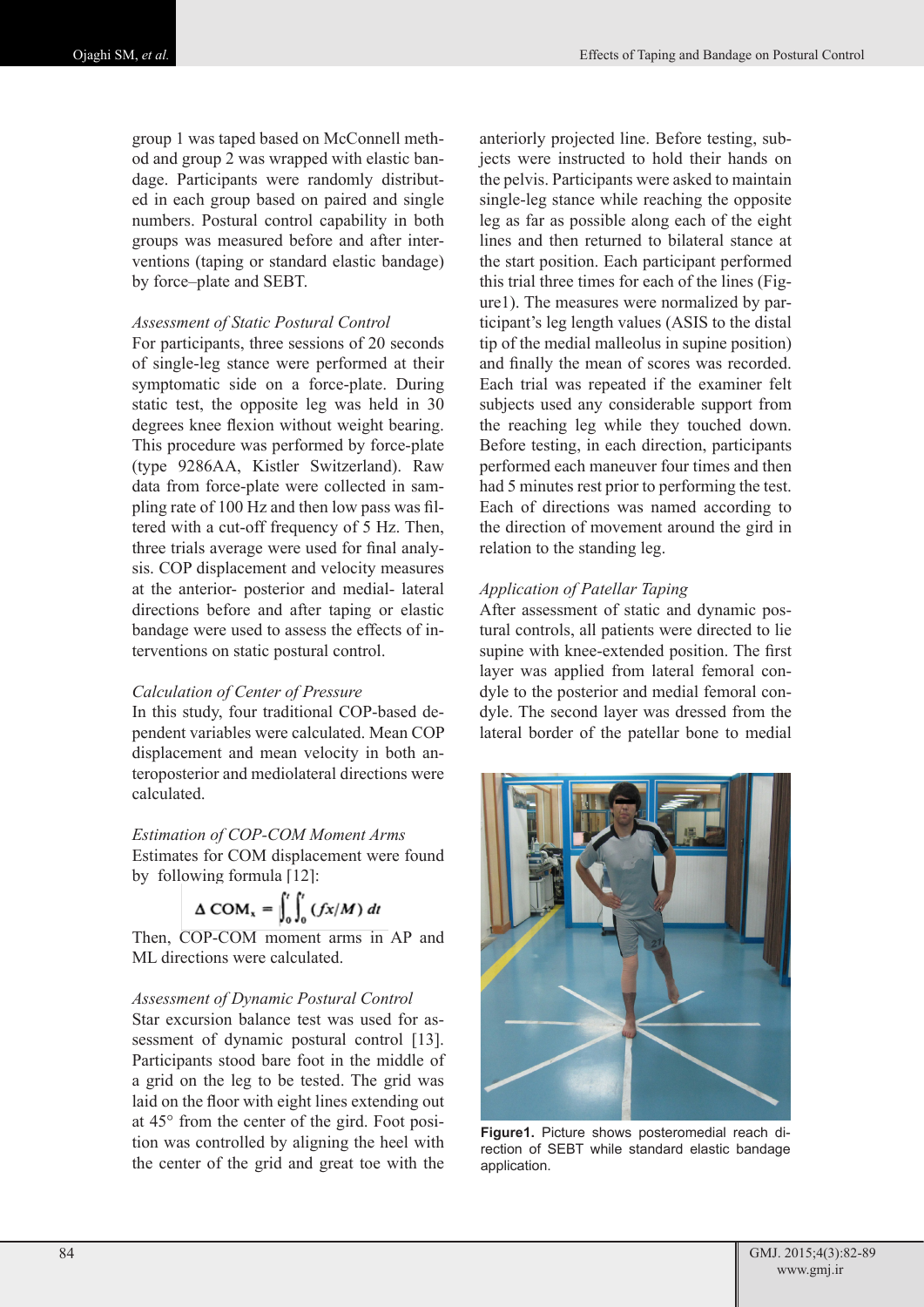condyle of the femur. This way, we gathered the soft tissue over the medial condyle. The last layer was attached from the middle of the patella to the medial femoral condyle. In this study, the patellar taping method was used because of some reports describing that the patellar position changed significantly following the application of McConnell taping [14]. The criterion for successful taping was pain reduction on VAS after applying the tape. If it did not happen, the procedure was repeated. After application of taping on the symptomatic side, the participants were allowed to have usual physical activity such as walking for 15 minutes. Then, static and dynamic postural control tests were performed by force-plate and SEBT.

# *Application of Standard Elastic Bandage*

On taping and after assessment of static and dynamic postural control, the participants were directed to lie supine; we also performed wrapping of the knee with elastic bandage. The characteristics of bandage size were as follows: width: 10 cm, length: 5.5 m, product of Cramer® company (made in U.S.A). Standard elastic bandage was applied as recommended [7] so that the applied force did not overpressure the patellofemoral joint. The main objective was the acquisition of supportive effect from standard elastic bandage. Bandage covered the area from mid-thigh to mid-calf without a window for the patella, and thus this method allowed us to replicate the bandage easily (Figure1). Accordingly, pain intensity was examined by VAS. After applying the bandage on the symptomatic knee,

similar to the taping group of participants, this group also did usual activities such as walking, step-up and down for 15 minutes. Then, static and dynamic postural control tests were performed.

## *Statistical Analysis*

KS test demonstrated that all data were distributed normally. Paired t-test was used to assess the effects of taping and bandage on all static and dynamic postural control measures. In addition, analysis of co-variance (ANCO-VA) was carried out to compare the effects of taping and standard elastic bandage on SEBT. Significance levels were considered at 0.05 for all tests.

# **Results**

Paired t-test indicated that after taping, reach distances increased significantly in the anterior, anterolateral, lateral and posterior directions whereas after elastic bandage, reach distances increased in the posterior, medial and posteromedial directions (Table1). The results of ANCOVA revealed no difference between the effects of taping and bandage on SEBT measures (Figure2). After applying both taping and standard bandage, traditional COP measures (COP AP& ML displacements & velocities) revealed no significant differences except for COP AP velocity which decreased in the taping group (Tables2). Moreover, in both groups, COP-COM moment arm measure did not change considerably after the intervention (Table3).

| Reach           | <b>Mean-Pre</b> | <b>Mean-Post</b> | Mean               | <b>Standard</b> | P- value |  |
|-----------------|-----------------|------------------|--------------------|-----------------|----------|--|
| direction       |                 |                  | <b>differences</b> | deviation       |          |  |
| Anterior        | 99.95           | 103.82           | 3.876              | 6.018           | $0.017*$ |  |
| Antero-medial   | 99.2            | 101.33           | 2.142              | 5.322           | 0.117    |  |
| Medial          | 89.53           | 93.04            | 3.506              | 7.529           | 0.073    |  |
| Postero-medial  | 84.35           | 87.41            | 3.059              | 6.496           | 0.70     |  |
| Posterior       | 77.25           | 81.54            | 4.282              | 5.677           | $0.007*$ |  |
| Postero-lateral | 75.91           | 79.05            | 3.142              | 6.882           | 0.078    |  |
| Lateral         | 70.24           | 74.24            | 4.00               | 7.131           | $0.034*$ |  |
| Antero-lateral  | 86.62           | 89.92            | 3.302              | 5.637           | $0.028*$ |  |

**Table 1.** Normalized reach distance measures of SEBT (cm) before and after taping application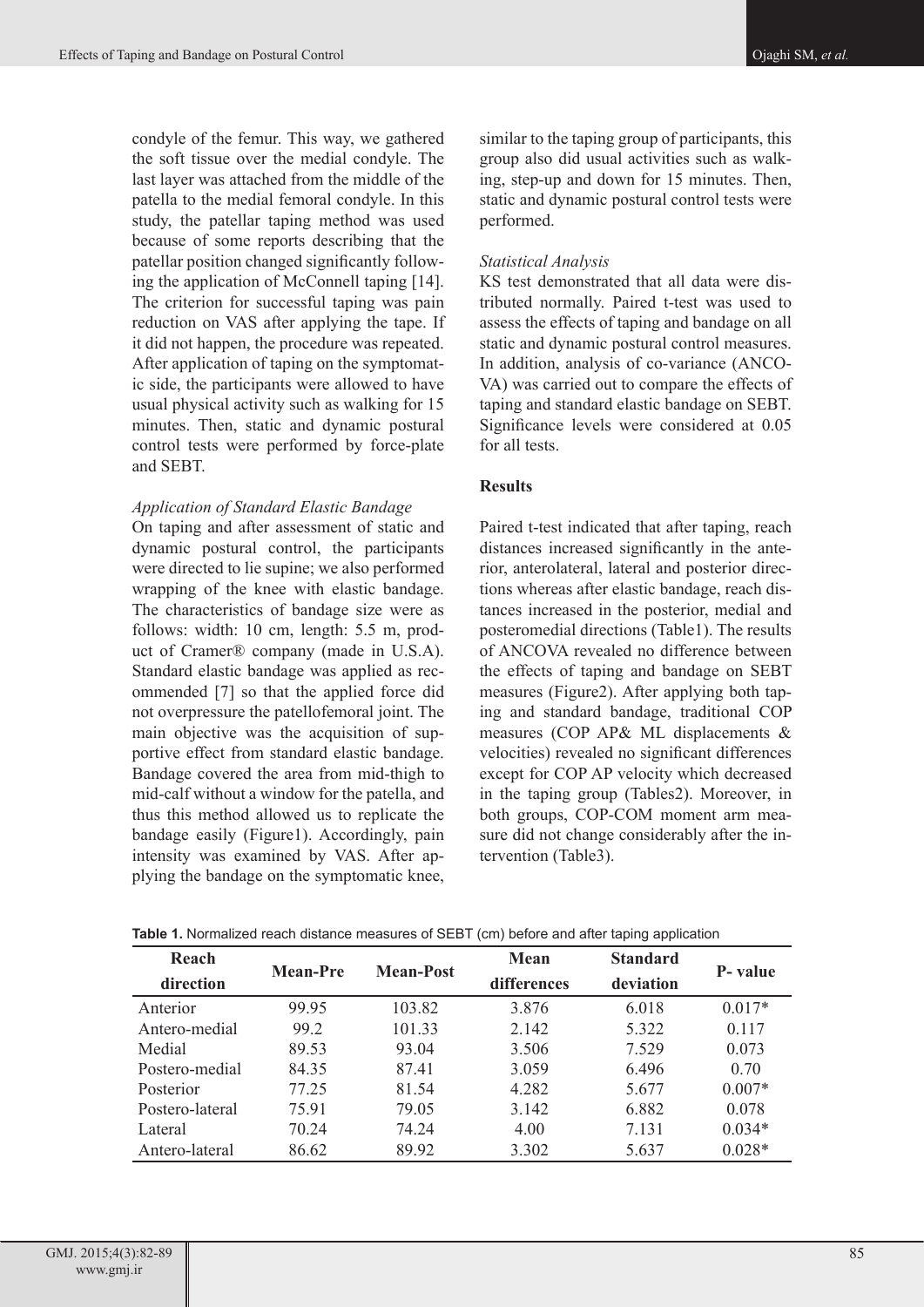| Reach           | <b>Mean-Pre</b> | <b>Mean-post</b> | Mean        | <b>Standard</b> | <b>P</b> -value |  |
|-----------------|-----------------|------------------|-------------|-----------------|-----------------|--|
| direction       |                 |                  | differences | deviation       |                 |  |
| Anterior        | 98.74           | 99.82            | 1.088       | 5.524           | 0.429           |  |
| Antero-medial   | 97 94           | 99.06            | 1.123       | 5.630           | 0.423           |  |
| Medial          | 88.25           | 91.99            | 3.735       | 7.072           | $0.045*$        |  |
| Postero-medial  | 81.90           | 86.61            | 4.713       | 6.810           | $0.011*$        |  |
| Posterior       | 76.48           | 81.22            | 4.747       | 5.826           | $0.004*$        |  |
| Postero-lateral | 75.36           | 78.10            | 2.739       | 7.582           | 0.156           |  |
| Lateral         | 73.08           | 77.09            | 4.018       | 8.169           | 0.060           |  |
| Antero-lateral  | 86.54           | 87.66            | 1.114       | 7.318           | 0.539           |  |

**Table 2.** Normalized reach distance measures of SEBT(cm) before and after standard bandage application

**Table 3.** COP velocity and displacement measures (mm, mm/s) before and after McConnell taping application

| <b>COP</b> variables | <b>Mean-Pre</b> | <b>Mean-Post</b> | Mean        | <b>Standard</b> | P- value |
|----------------------|-----------------|------------------|-------------|-----------------|----------|
|                      |                 |                  | differences | deviation       |          |
| AP COP velocity      | 73.992          | 63 947           | 10.045      | 18.458          | 0.034    |
| ML COP velocity      | 60.004          | 57.584           | 2420        | 6.118           | 0.122    |
| AP COP displacement  | 57.096          | 57.425           | $-0.328$    | 6943            | 0.843    |
| ML COP displacement  | 44.312          | 42.658           | 1653        | 7469            | 0.361    |



**Figure 2.** Bar-plot shows no differences between effects of taping and bandage on SEBT.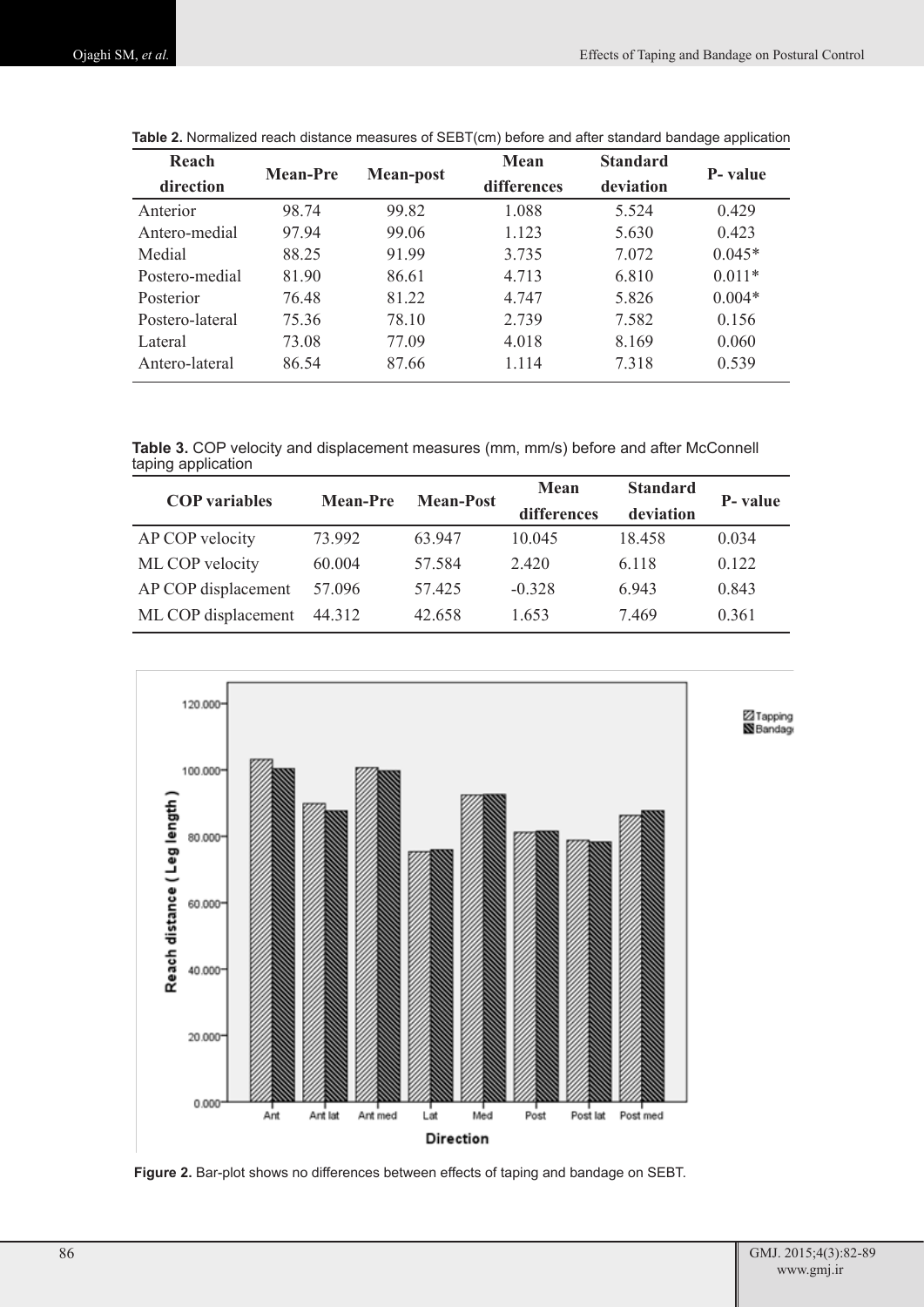# **Discussion**

Findings of this study revealed that applying McConnell taping and standard elastic bandage improved dynamic postural control but it did not have any effect on static postural control. On the other hand, dynamic measures compared with static variables successfully detected the differences in postural control abilities after the intervention in athletes with PFPS.

Findings of this research indicated that reach distances of SEBT significantly increased in the anterolateral, anterior, lateral and posterior directions due to application of taping, but standard elastic bandage caused an increase in reach distances in the posterior, posteromedial and medial directions. Based on previous research [5], applying McConnell taping and elastic bandage can reduce pain in patients with PFPS; therefore, in the current study the criterion of successful taping and standard bandage was pain reduction on VAS scale. Therefore, increased reach distances after taping might occur due to the following reasons: 1) pain reduction, 2) VMO muscle activity enhancement. As demonstrated in a previous study, healthy participants' anterior direction excursions adopted more vastus medialis activation than other directions [15]. Additionally, some investigations reported that the onset of VMO activity has improved after taping application [16]. This revealed that VMO insufficiency might have caused functional deficits in anterior directions in PFPS patients. Consequently, dynamic postural control improvement especially in anterior and anterolateral reach distances has been due to VMO facilitation. 3) Knee joint stability improvement. It is possible that medial and lateral stabilities are the most sensitive measures of postural control [17, 18]. Therefore, improvement in lateral and medial excursions following taping and standard bandage respectively, can be attributed to magnitude enhancement of VMO activation. Further activation of VMO helps to increase the overall knee joint stability and finally will help the participants to maintain their balance during SEBT.

Previous studies [10, 19] have revealed that patients with anterior cruciate ligament de-

ficiency and chronic ankle instability have direction specific deficits when undertaking SEBT. However, the current study showed that reach distances increased in posterior direction after taping and in the posterior and posteromedial directions following standard bandage. Dynamic postural control improvement in these directions might not be related to the effects of two interventions on quadriceps muscle because the greatest quadriceps EMG activity occurred in the anterior direction. These results revealed that improvement in reach distances of SEBT following taping and standard bandage is not necessarily related to direction specific deficits. While posterior reach directions during SEBT need further knee joint flexion, potential improvement in the posterior and posteromedial directions has been due to greater confidence as the result application of taping or standard bandage, as shown in some studies [7].

Findings of this study indicated that there was no significant difference in traditional COP measures (COP AP & ML displacements, COP ML velocities) following taping and standard bandage except in COP AP velocity that decreased significantly after McConnell taping. Therefore, these results support the hypothesis which explains that the tests performed statically could not contest well the postural control systems in athletes. One systemic review [20] concluded that although CAI patients have a postural control impairment, these alterations have not been detected often with the use of traditional measures. Later studies have assessed the effects of foot supination and pronation on static postural control by Chattex system and dynamic postural control by SEBT [21]. This study showed that balance assessment with static method just detected postural control differences minimally whereas SEBT revealed subtle direction deficits on dynamic postural control. The current study confirms findings of this study because only COP AP velocity measure after taping was changed significantly.

COP is an important method because it represents neuromuscular response to the sway of body's center of mass (COM) but it is not equal to the total body COM [12]. COP-COM moment arm is the distance between COP and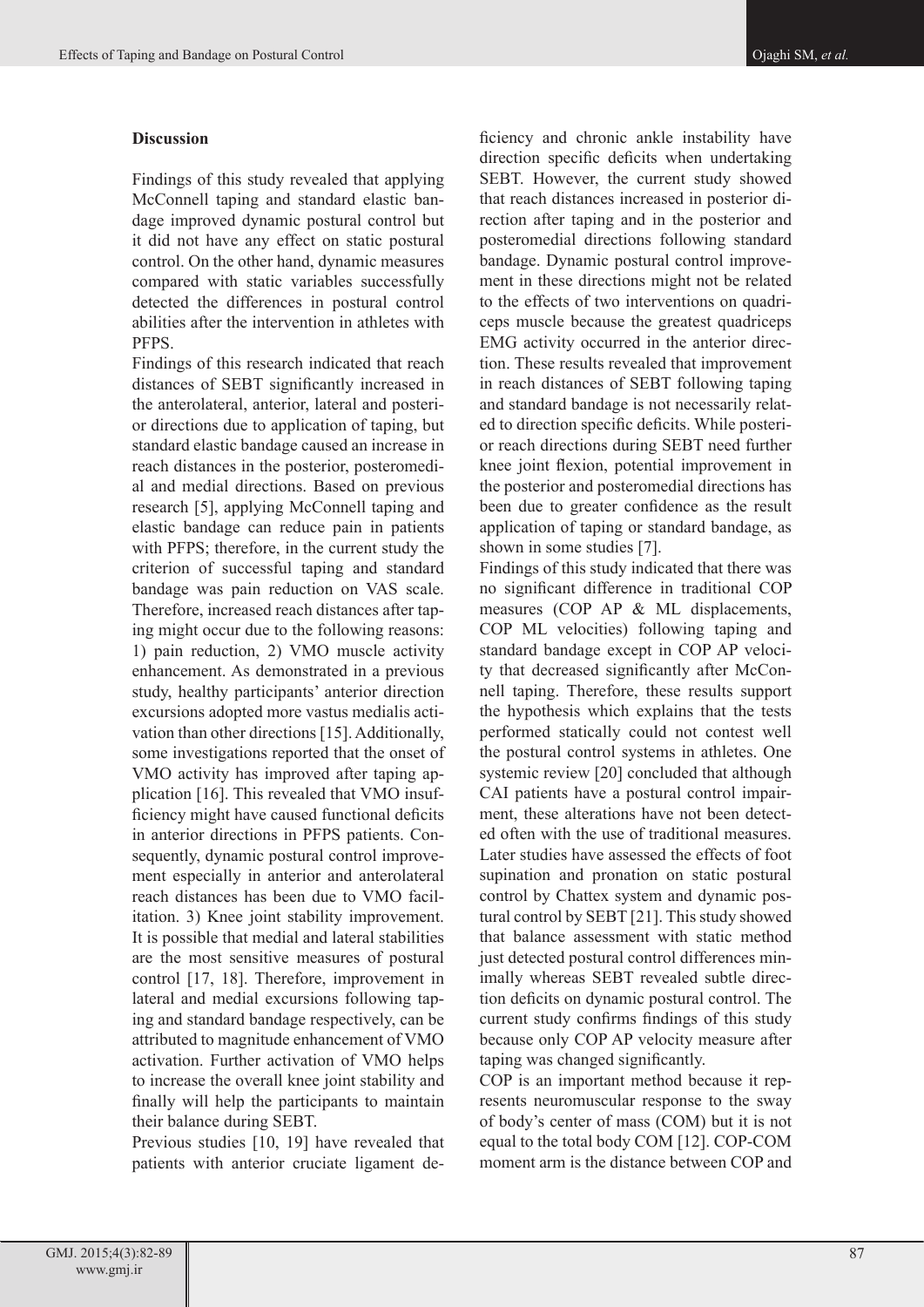COM in the transverse plane and considered as an error on postural control mechanisms. This method can detect the subtle differences in static postural control more precisely [22]. Previous research [22] suggests that postural control assessment through time-to-boundary and COP-COM moment arm variable has a more potential to detect postural control impairments compared to traditional COP measure between CAI and healthy controls. However, the results of the current study showed no difference in COP-COM variable following taping and standard bandage. One explanation for the difference between results of this study and those of previous research is considerable differences between the study groups in previous investigations. Also, in this study, subtle differences after the intervention are among reasons for inability of COP-COM variable to identify postural control changes. Additionally, in this study sampling rate of 100 Hz was used for calculation of COP-COM variable. Probable application of higher sampling rates such as 200 Hz is more appropriate to detect subtle postural control differences by COP-COM variable.

Statistically, covariance analysis identified no significant differences between the effects of taping and standard bandage on dynamic postural control in athletes with PFPS. However, it seems that taping compared with standard bandage had further influence on dynamic postural control because postural control improvement following taping happened in directions in which patients with patellofemoral pain had neuromuscular deficits (anterior & anterolateral) or in directions where the most sensitive measures of postural control was established (lateral direction). Findings of this study showed that standard bandage with different mechanisms other than change in the patellar mal-tracking or improvement at VMO activity pattern affects dynamic postural control.

#### **Conclusion**

McConnell taping and standard elastic bandage in athletes with PFPS improve dynamic postural control. Besides, dynamic methods could successfully be used to assess the effects of taping and bandage on postural control. Static variables compared with dynamic measures are not potentially able to detect subtle differences of postural control in athletes with PFPS. In terms of clinical implication, patellar taping and standard elastic bandage application provide useful treatment effects. Because postural control improvement following taping happened in directions with neuromuscular deficits, it was concluded that taping compared with standard bandage had further influence on dynamic postural control. Moreover, dynamic postural control improvement after bandage and taping occurred in different reach distances of SEBT; therefore, it seems that taping and bandage application together are useful in athletes with PFPS for functional performance improvement.

## **Acknowledgements**

This study was supported by research deputy of Shiraz University of Medical Sciences. We acknowledge Mr. Saeed Heidari and Mrs. Samaneh Neematollahi for their support to collect study data and statistical analysis.

## **Conflict of Interest**

Authors had no conflict of interest when conducting this research.

## **References**

- 1. Myer GD, Ford KR, Barber Foss KD, Goodman A, Ceasar A, Rauh MJ, *et al*. The incidence and potential pathomechanics of patellofemoral pain in female athletes. Clinical Biomechanics. 2010;25(7):700-7.
- 2. Pal S, Draper CE, Fredericson M, Gold GE, Delp SL, Beaupre GS, *et al*. Patellar maltracking correlates with vastus medialis activation delay in patellofemoral pain patients. The American journal of sports